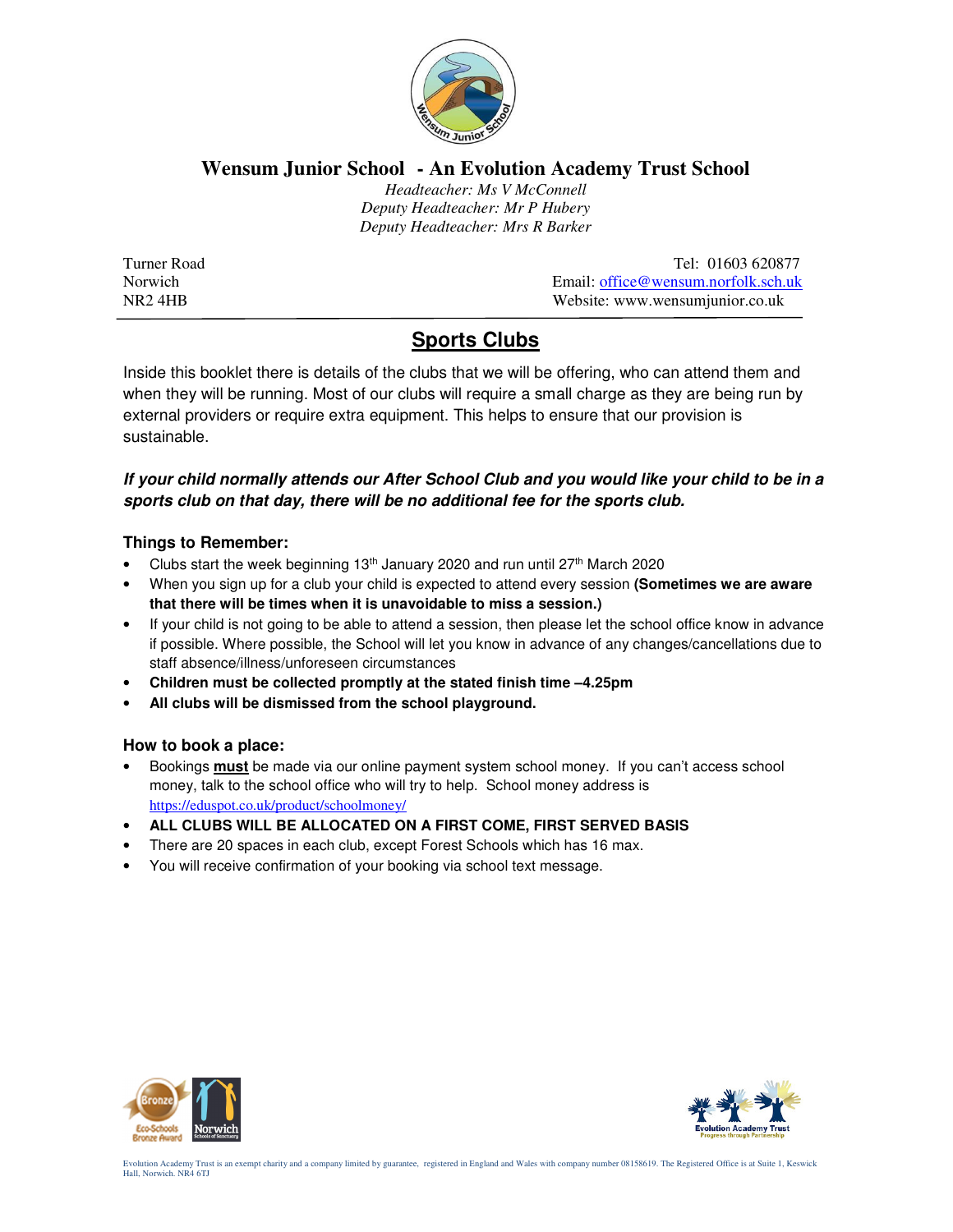### **Yoga:**

We are offering a Yoga and Mindfulness After School Club on Mondays. This special club will be a fun exploration into yoga with games and stories. Playing with breathing, body exercises and meditation to strengthen our concentration, self-confidence and promote balance. Exploring partner work and games to feel the positive and relaxing effects of yoga! The sessions are delivered by Lucy, a fully qualified primary school teacher and yoga instructor. She looks forward to meeting you all!

#### **Indoor Football:**

Football related games and activities for Years 3-4, and Year 5-6. Children will work on developing skills and making progress by learning new skills.

#### **Capoeira:**

Capoeira is a martial art that combines elements of fight, acrobatics, music, dance and rituals in a very elegant and magnetic way. Performed by two people, it is often called "Capoeira game" that is played, not a fight.

#### **Forest Schools:**

Getting in touch with nature. Have a good run-around and learn new skills. As this is outside in the tree circle, outdoor clothing is required. Maximum 16 places.





Evolution Academy Trust is an exempt charity and a company limited by guarantee, registered in England and Wales with company number 08158619. The Registered Office is at Suite 1, Keswick Hall, Norwich. NR4 6TJ